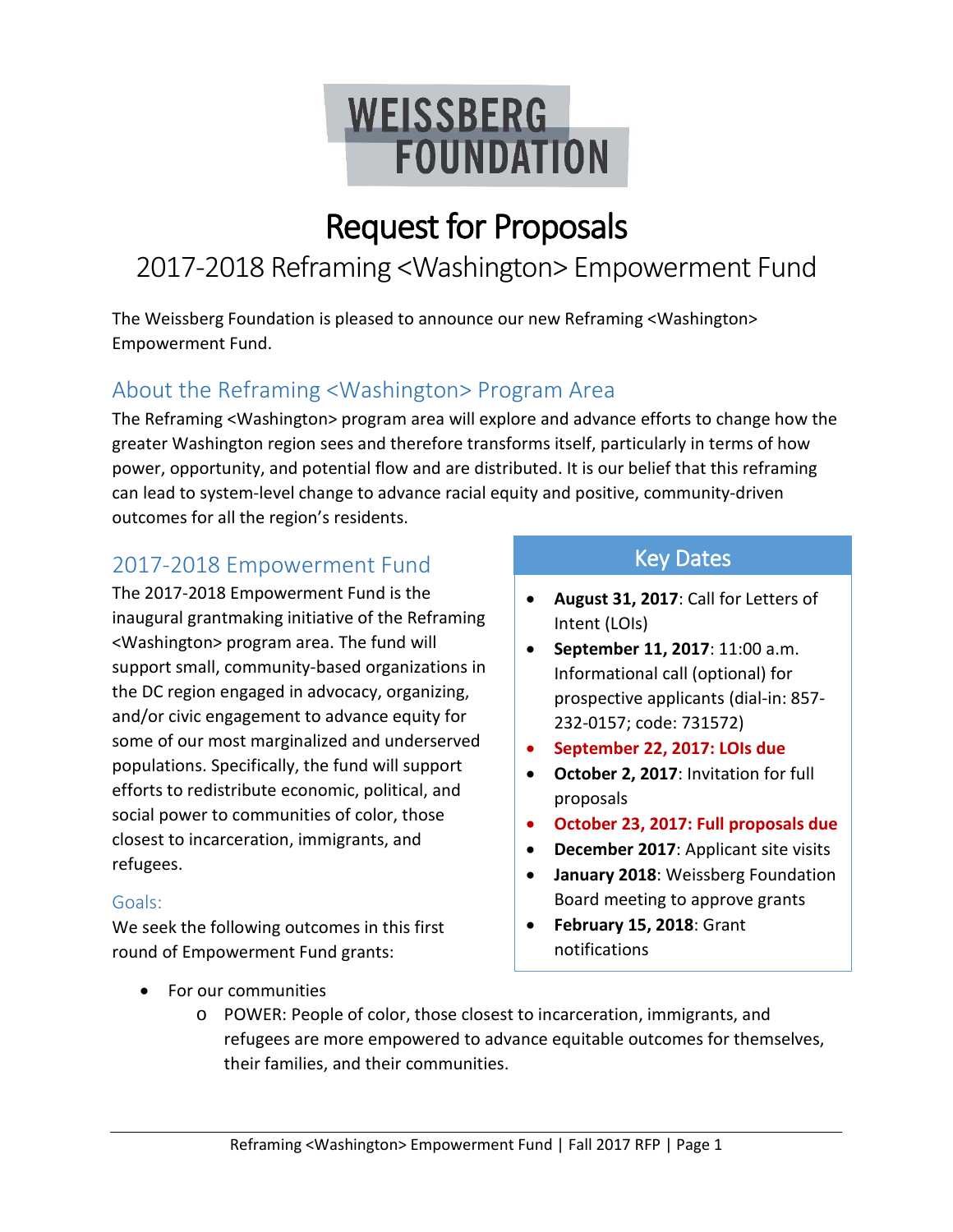- For our grantees
	- o VISIBILBIITY: Organizations giving voice and opportunity to historically marginalized populations—particularly those organizations closest to and led by members of the communities they serve—are more visible and attractive to talent, funders, and other potential collaborators
	- o STRENGTH: Organizations are better positioned to meet their goals to advance equity because they are better resourced to work effectively.
- For our foundation
	- o UNDERSTANDING: The Foundation deepens our knowledge about systems change to advance equity and grows our relationships with organizations and individuals working to advance it.
	- o STRATEGY: The Foundation is better positioned to build a longer term, more comprehensive, and more effective strategy to support community-driven efforts to advance equity in the Washington region.

### Grant awards:

The Weissberg Foundation expects to award 10-12 grants in the amount of \$10,000-20,000 each. The grant period will run from February 2018 – February 2019. Grants will support general operating expenses, unless funding is requested to support advocacy, organizing or civic engagement efforts specifically.

### Application process

We are using a three-step application process in the hopes of making the best use of time for potential applicants, applicants, the Foundation, and our reviewers.

- **Step 1**: Take the LOI eligibility quiz (Appendix A) this should only take a few minutes. If you answer "No" to any questions on the quiz, you are not eligible to submit a letter of intent (LOI).
- **Step 2**: If you answer "Yes" to all questions in the LOI eligibility quiz, proceed to completing the online LOI by the September 22, 2017 deadline. Create an account in our online grantmaking platform and complete the LOI at [www.grantinterface.com/Home/Logon?urlkey=weissbergfoundation.](http://www.grantinterface.com/Home/Logon?urlkey=weissbergfoundation) (A preview of the LOI questions can be found in Appendix B.)
- **Step 3**: If you are invited to submit a full online proposal, please do so by the October 23, 2017 deadline. (The Foundation will individually invite applicants to submit full proposals by October 2, 2017. Those not invited to submit proposals will also be informed of their status on this date.)

### Review criteria

A panel of Foundation board and staff, along with individuals external to the foundation who have familiarity with issues related to the Empowerment Fund, will review and assess LOIs and full proposals.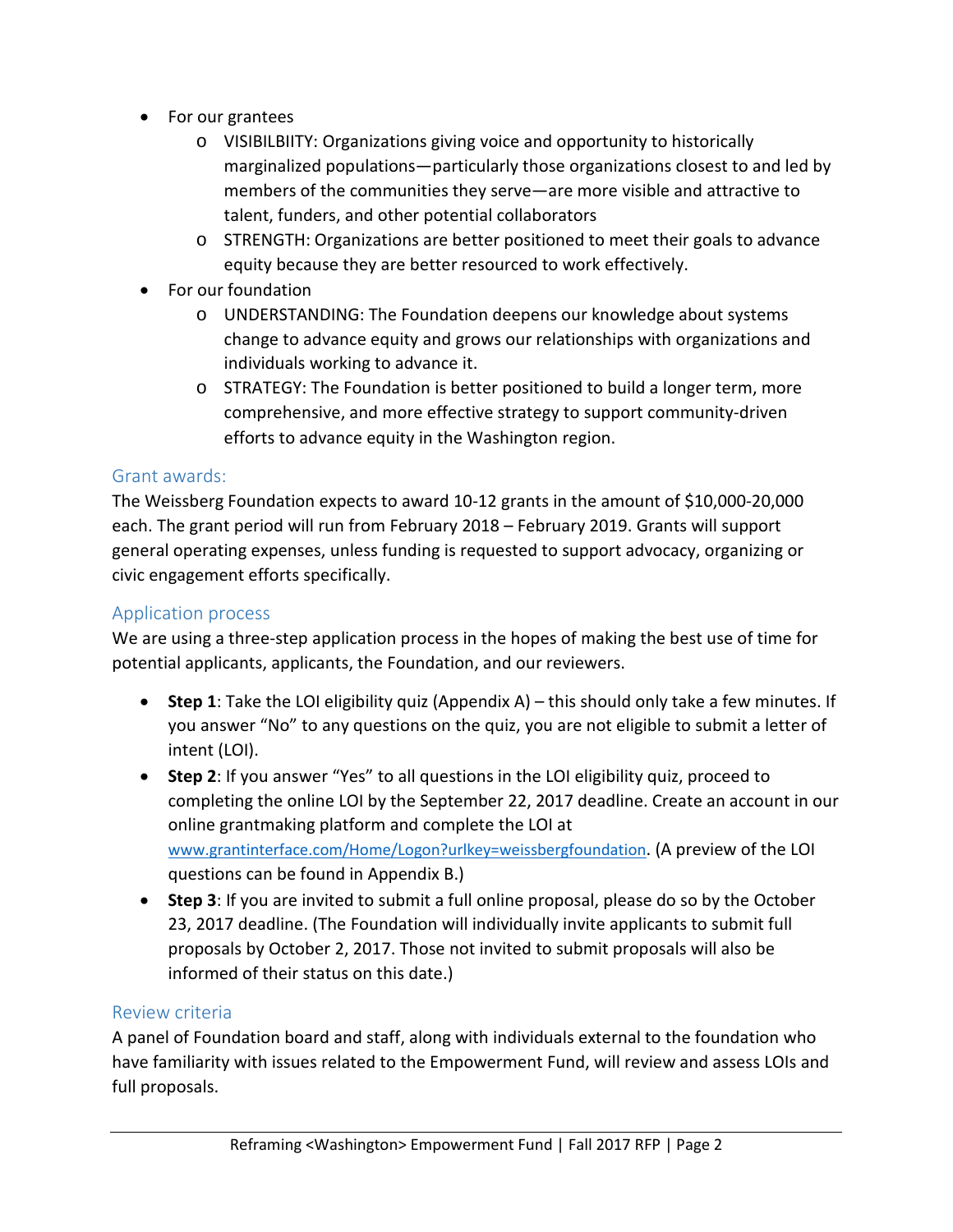Strong proposals will come from organizations that demonstrate:

- Core commitment to advancing racial equity through their programs, operations, and governance
- Key roles for and engagement of those closest to the issue(s) the organization seeks to advance
- Intentional investments in developing the leadership capacity of constituents, staff, and board members
- Deep knowledge of the issues the organization is working to address
- Thoughtful strategies and tactics to advance the organization's cause
- Intentional approach to partnership and collaboration
- Success in achieving goals and commitment to learning from both success and failure
- Organizational health

### Questions & Contact

Appendix C contains frequently asked questions about the Reframing <Washington> Empowerment Fund. If you have additional questions, please contact Corinne Goudreault at 703-276-7500 ext. 20 or [corinne@wiessbergfoundation.org.](mailto:corinne@wiessbergfoundation.org) More information about the Weissberg Foundation can be found at [www.weissbergfoundation.org.](http://www.weissbergfoundation.org/)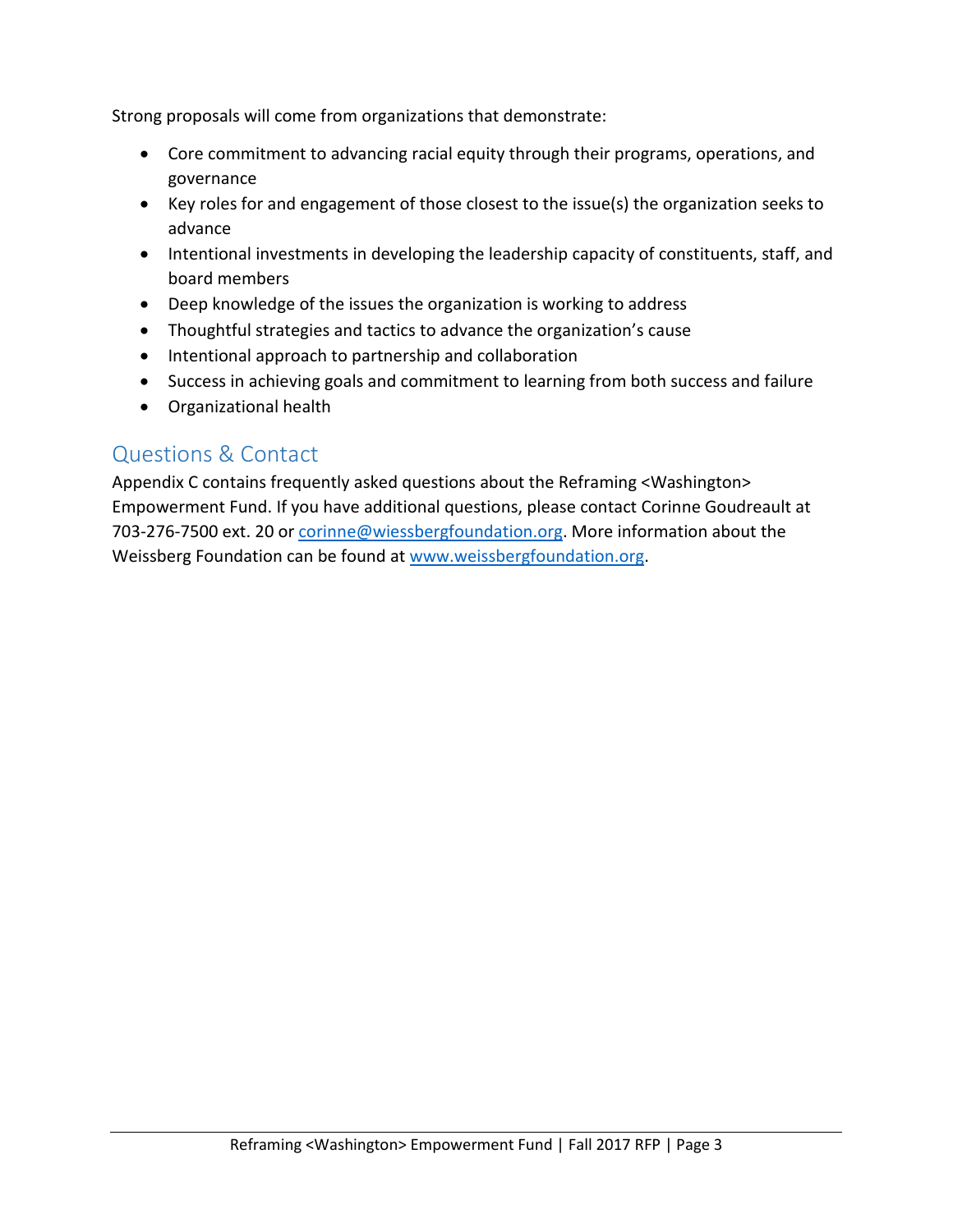### Appendix A: LOI Eligibility Quiz

Prospective grant applicants must be able to answer YES to ALL of the questions below in order to submit an LOI. If you answer NO to any of these questions, please do not submit an LOI.

- 1. Is your organization located in Arlington County, the City of Alexandria, Fairfax County; Montgomery County, Prince George's County, and/or Washington, DC?
- 2. Does your organization primarily serve residents in Arlington County, the City of Alexandria, Fairfax County; Montgomery County, Prince George's County, and/or Washington, DC?
- 3. Do you have a specific strategy to address the social, political and economic inequities based on racism that exist in your community?
- 4. Is your organization actively engaged in community organizing, civic engagement, and/or advocacy as part of your strategy for change?
- 5. Is your organization's annual budget \$1.5 million or less? OR is the annual budget of your advocacy, organizing, and/or civic engagement program \$500,000 or less?
- 6. Does your organization primarily serve people of color, those most impacted by incarceration, immigrants, and/or refugees?

### Appendix B: LOI Questions

LOIs should only be submitted if you answer YES to all of the LOI eligibility quiz questions. Below is a preview of the questions asked for the LOI. LOIs must be submitted through the Weissberg Foundation's online grantmaking portal at [www.grantinterface.com/Home/Logon?urlkey=weissbergfoundation.](http://www.grantinterface.com/Home/Logon?urlkey=weissbergfoundation)

### 1. **Budget**:

- a. What is your organization's annual operating budget for the current fiscal year?
- b. If you are applying for a program grant, what is the budget of your advocacy, organizing, and/or civic engagement program?
- 2. **Organization Background**: Please provide a brief history of your organization (e.g., when and why it was founded, what have been some major milestones) and your current vision and mission. (Character Limit: 3500)
- 3. **Strategy**: What are the major strategies you use in your work and how do they advance equity? (Character Limit: 3000)
- 4. **Outcomes**: What are the key outcomes you seek through your work? (Character Limit: 2500)
- 5. **Key Constituencies**: Who are the key constituencies you engage and serve? Please be as specific as possible in terms of demographics, geography, life experiences, etc. If you have members, how many? (Character Limit: 2000)
- 6. **Representation**: How is the community you serve represented on your staff, on your board, on your membership (if applicable), and/or in other leadership capacities? (Character Limit: 2000)
- 7. **Impact**: What are 2-3 recent accomplishments of your organization? (Character Limit: 2500)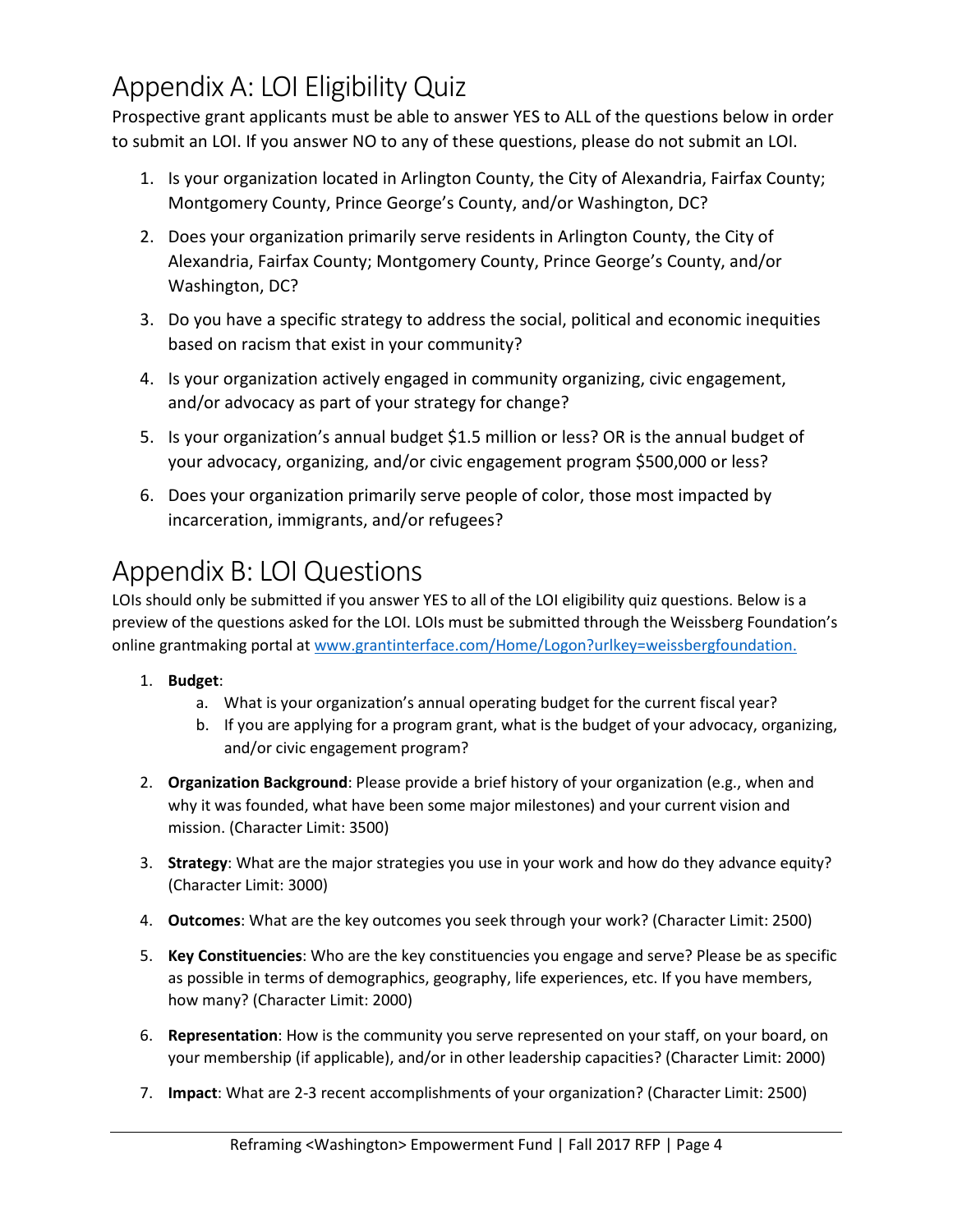### Appendix C: FAQs

### **Who is the Weissberg Foundation?**

The Weissberg Foundation is private foundation with a social justice mission to advance organizations and efforts that give voice and opportunity to historically marginalized populations. We do this through funding, amplification, capacity building, and collaboration. Located in Rosslyn, Virginia, we predominantly fund in the United States, with about half of our domestic grantmaking going locally to the Washington Metropolitan area. Learn more about the Foundation at [www.weissbergfoundation.org.](http://www.weissbergfoundation.org/)

#### **What do you mean by advocacy, organizing, and civic engagement?**

There are varying definitions for advocacy, organizing, and civic engagement. The following definitions from our colleagues resonate most with the Weissberg Foundation.

- **Advocacy** -- *any action that speaks in favor of, recommends, argues for a cause, supports or defends, or pleads on behalf of others. It includes public education, regulatory work, litigation, and work before administrative bodies, lobbying, voter registration, voter education, and more.* [\(Alliance for Justice\)](https://www.afj.org/)
- **Community organizing** -- *a multi-faceted strategy for social change that relies on the leadership of members from the affected community to bring about change*. HSF also states the following goals of community organizing: 1) improve social conditions, outcomes, and the quality of life for marginalized communities through systemic change; 2) build the leadership within marginalized communities; and 3) strengthen democratic participation and accountability of decision makers to marginalized communities. [\(Hill-Snowdon Foundation\)](http://hillsnowdon.org/)
- **Civic engagement** --*the process of helping people be active participants in building and strengthening their communities, whether that community is defined as a physical place, or a shared identity/interest.* In other words, civic engagement is *a spectrum of ways people can participate in self governance, from interactions with government to voluntary associations, and everything in between.* [\(Philanthropy for Active Civic](http://www.pacefunders.org/)  [Engagement\)](http://www.pacefunders.org/)

### **Why does The Reframing <Washington> Empowerment Fund only support organizations engaged in advocacy, organizing, and civic engagement?**

In *Criteria for Philanthropy at Its Best: Benchmarks to Assess and Enhance Grantmaker Impact*, the [National Committee for Responsive Philanthropy](https://www.ncrp.org/) writes that, "Organizations working on policy advocacy, organizing and civic engagement offer a powerful real-world example of systems thinking and theory in action. This work enhances our pluralistic democracy, provides voice to communities that would otherwise not be heard, demonstrates an understanding of systemic reform and results in tremendous impact. With several notable exceptions, civic engagement, advocacy and organizing are under-funded by foundations, and community groups struggle to raise the resources needed to engage in this important work." Though this was written in 2009, it still holds true, particularly in the Washington, DC region.